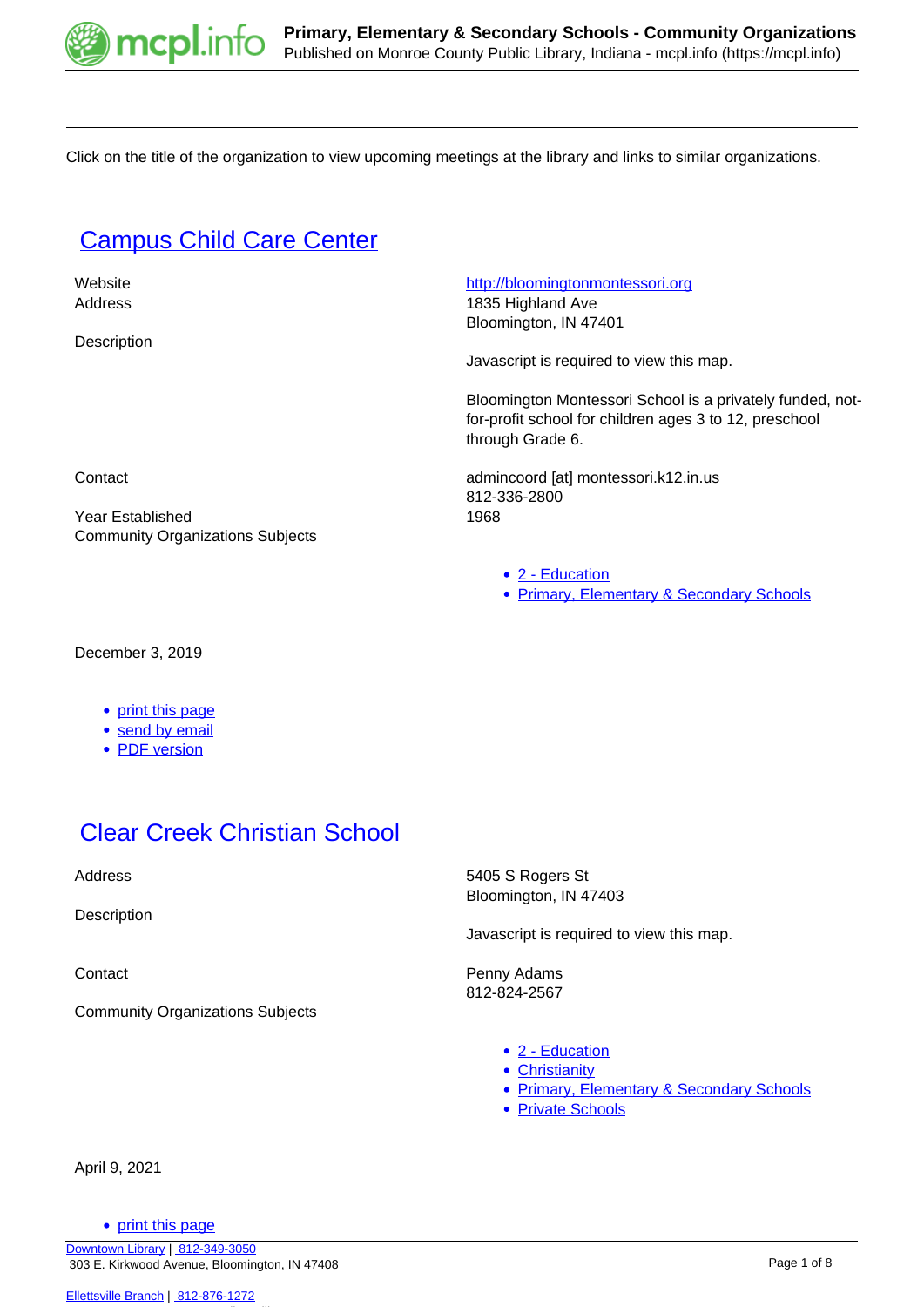

- [send by email](https://mcpl.info/printmail/commorg/clear-creek-christian-school)
- [PDF version](https://mcpl.info/printpdf/commorg/clear-creek-christian-school)

## **[Compass Early Learning Center](https://mcpl.info/commorg/monroe-county-united-ministries-day-care-preschool)**

| Website<br>Address                      | https://mcum.org/programs/compass/<br>North<br>827 W. 14th Ct.<br>Bloomington, IN 47404                                                                                                                                                                                                                |
|-----------------------------------------|--------------------------------------------------------------------------------------------------------------------------------------------------------------------------------------------------------------------------------------------------------------------------------------------------------|
| <b>Additional Address</b>               | Downtown<br>219 E 4th St<br>Bloomington, IN 47408                                                                                                                                                                                                                                                      |
| Description                             | Compass Early Learning Center - North is a Licensed<br>Center in Bloomington IN, with a maximum capacity of<br>84 children. This child care center helps with children in<br>the age range of Toddler-Two; Three-Twelve. The<br>provider does not participate in a subsidized child care<br>program.   |
|                                         | Compass Early Learning Center - Downtown is a<br>Licensed Center in Bloomington IN, with a maximum<br>capacity of 96 children. This child care center helps with<br>children in the age range of Infant-Toddler; Two-Five.<br>The provider does not participate in a subsidized child<br>care program. |
| Contact                                 | <b>Brittney Denton (Director)</b><br>bdenton [at] mcum.org<br>812-339-3429                                                                                                                                                                                                                             |
| <b>Additional Contact</b>               | <b>Stacy Jones</b><br>sjones [at] mcum.org<br>812-727-3737                                                                                                                                                                                                                                             |
| <b>Community Organizations Subjects</b> |                                                                                                                                                                                                                                                                                                        |
|                                         | • 2 - Education<br>• Preschools<br>• Primary, Elementary & Secondary Schools<br>• Religious Organizations                                                                                                                                                                                              |

April 20, 2021

- [print this page](https://mcpl.info/print/commorg/monroe-county-united-ministries-day-care-preschool)
- [send by email](https://mcpl.info/printmail/commorg/monroe-county-united-ministries-day-care-preschool)
- [PDF version](https://mcpl.info/printpdf/commorg/monroe-county-united-ministries-day-care-preschool)

# **[Ellettsville Christian Chr Preschool](https://mcpl.info/commorg/ellettsville-christian-chr-preschool)**

**Description** 

 Address 731 Independence St Ellettsville, in 47429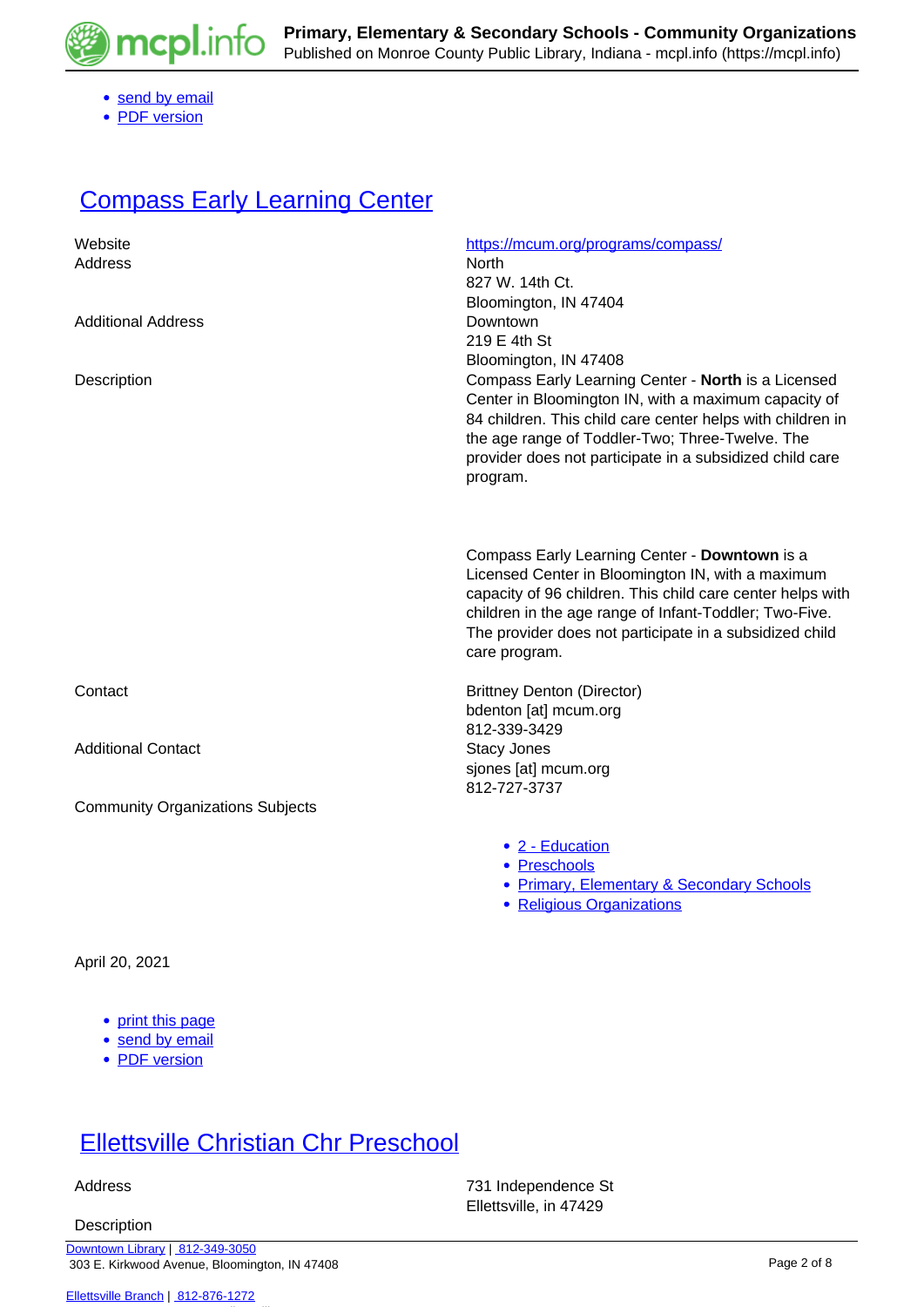

Contact 812-876-2441 Community Organizations Subjects

Javascript is required to view this map.

- [2 Education](https://mcpl.info/community-organization-subjects/24947)
- [Christianity](https://mcpl.info/community-organization-subjects/christianity)
- [Preschools](https://mcpl.info/taxonomy/term/24976)
- [Primary, Elementary & Secondary Schools](https://mcpl.info/taxonomy/term/24977)

April 9, 2021

- [print this page](https://mcpl.info/print/commorg/ellettsville-christian-chr-preschool)
- [send by email](https://mcpl.info/printmail/commorg/ellettsville-christian-chr-preschool)
- [PDF version](https://mcpl.info/printpdf/commorg/ellettsville-christian-chr-preschool)

# **[Hoosier Courts Nursery School](https://mcpl.info/commorg/hoosier-courts-nursery-school)**

Website <http://www.indiana.edu/~hccns/>

**Description** 

Address 1150 N. Union Ct. Bloomington, IN 47405

Javascript is required to view this map.

Hoosier Courts Cooperative Nursery School welcomes the enrollment of all children regardless of race, religion, gender, disability, or national origin. The school provides education for children ages 3 to 7.

Contact Contact Contact Contact Contact Contact Contact Contact Contact Contact Contact Contact Contact Contact Contact Contact Contact Contact Contact Contact Contact Contact Contact Contact Contact Contact Contact Contac hccns [at] indiana.edu 812-855-1091

- [2 Education](https://mcpl.info/community-organization-subjects/24947)
- [Preschools](https://mcpl.info/taxonomy/term/24976)
- [Primary, Elementary & Secondary Schools](https://mcpl.info/taxonomy/term/24977)

Year Established 1948 Community Organizations Subjects

April 9, 2021

- [print this page](https://mcpl.info/print/commorg/hoosier-courts-nursery-school)
- [send by email](https://mcpl.info/printmail/commorg/hoosier-courts-nursery-school)
- [PDF version](https://mcpl.info/printpdf/commorg/hoosier-courts-nursery-school)

# [I.U.College Mentors for Kids](https://mcpl.info/commorg/iucollege-mentors-kids)

Website **<https://www.iucollegementors.org>**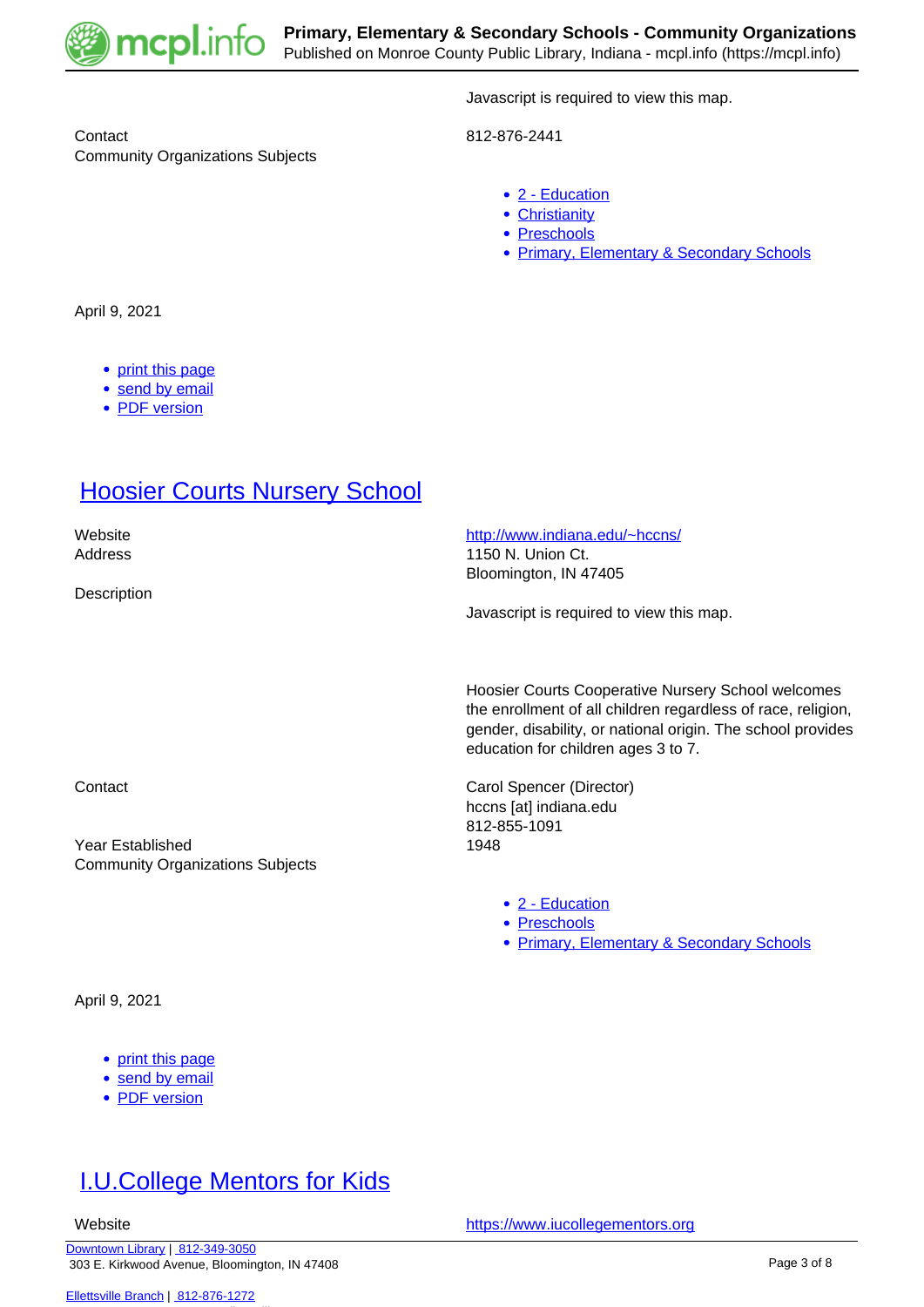

Address Bloomington, IN 47401 Description In 1996 the first chapter of College Mentors for Kids began with their first activity here at Indiana University. In the over twenty years since our chapter has worked to create mentoring relationships between IU students and the local community. Today our program has expanded to over one hundred kids who are students at three different elementary schools in Bloomington (Arlington Heights, Fairview, and Templeton). Every week these students and their mentors meet on campus for an activity that empowers, educates, and inspires them for the future. Our organization is unique in that we are the only college student-run program at Indiana University to create mentoring relationships here on campus. We are proud of this, as well as the statistics that show the dual impact that the program has both on our little buddies and their mentors. Contact Jacob Levy indianacollegementors [at] gmail.com 847-668-1195 Year Established 1996 Community Organizations Subjects • [Indiana University](https://mcpl.info/community-organization-subjects/indiana-university) ● [2 - Education](https://mcpl.info/community-organization-subjects/24947) • [Primary, Elementary & Secondary Schools](https://mcpl.info/taxonomy/term/24977) [Youth Development](https://mcpl.info/community-organization-subjects/youth-development) January 20, 2020

- [print this page](https://mcpl.info/print/commorg/iucollege-mentors-kids)
- [send by email](https://mcpl.info/printmail/commorg/iucollege-mentors-kids)
- [PDF version](https://mcpl.info/printpdf/commorg/iucollege-mentors-kids)

# **[Indiana Coalition for Public Education - Monroe County](https://mcpl.info/commorg/indiana-coalition-public-education-monroe-county)**

Website **<https://www.icpe-monroecounty.org>** Address P.O. Box 5056 Bloomington, IN 47407-5056 Description **ICPE-Monroe County is a grassroots organization of ICPE-Monroe County is a grassroots organization of** parents, grandparents, and community members dedicated to empowering our community to advocate on behalf of Indiana's children and their right to an equitable and high-quality public education. ICPE is a nonprofit, nonpartisan organization with 501(c)4 status.?Indiana Coalition for Public Education–Monroe County (ICPE–Monroe County) empowers citizens to advocate for high quality public education for all of Indiana's children.

Our goals include keeping public dollars in public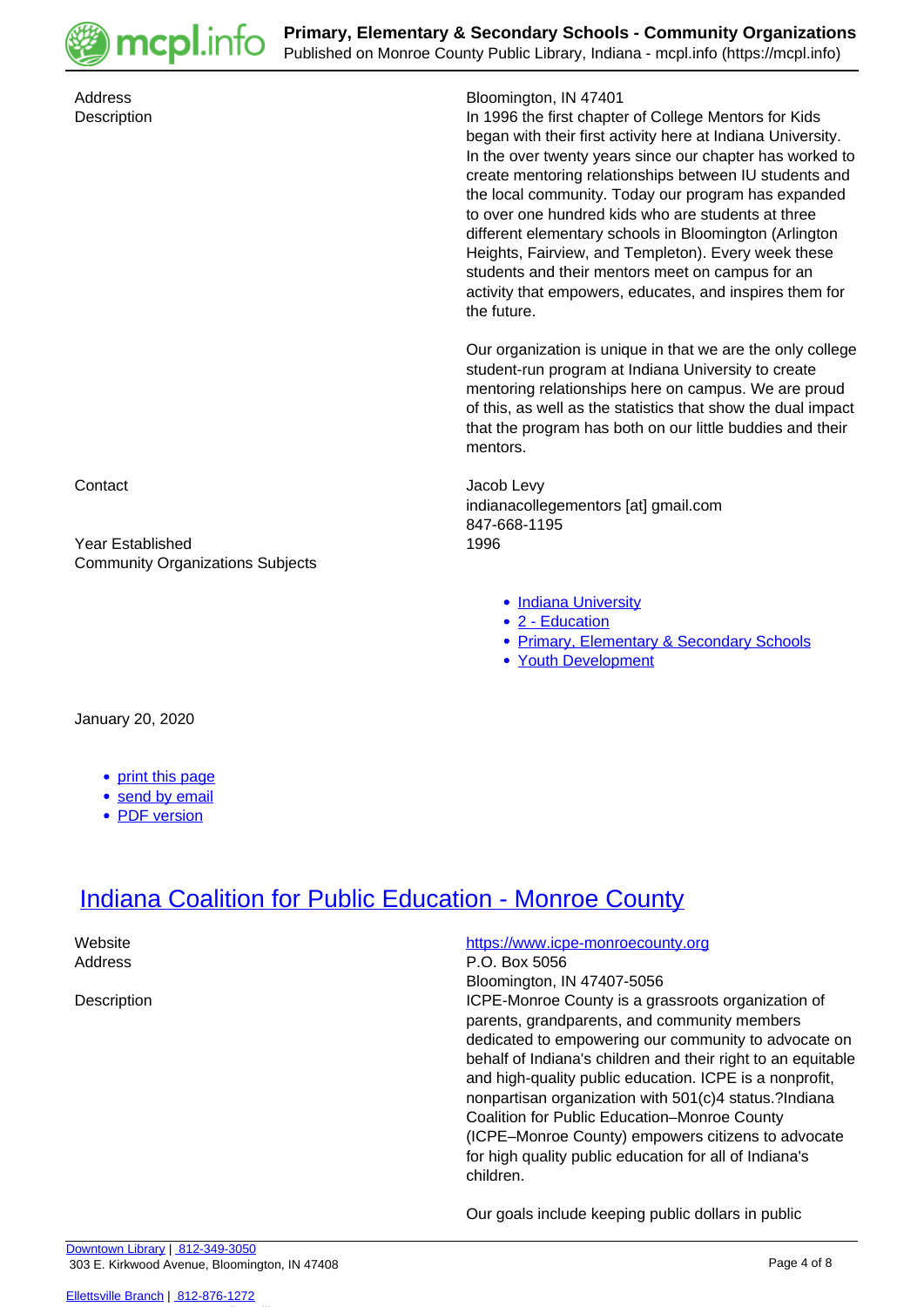

schools and informing the community about education policy affecting the classroom.

Contact Contact Contact Contact Contact Contact Contact Contact Contact Contact Contact Contact Contact Contact Contact Contact Contact Contact Contact Contact Contact Contact Contact Contact Contact Contact Contact Contac icpe.mc [at] gmail.com 812-320-2400 Year Established 2011 Incorporation Status **Exempt** 

- [2 Education](https://mcpl.info/community-organization-subjects/24947)
- [Educational Associations](https://mcpl.info/taxonomy/term/24963)
- [Primary, Elementary & Secondary Schools](https://mcpl.info/taxonomy/term/24977)

January 17, 2020

• [print this page](https://mcpl.info/print/commorg/indiana-coalition-public-education-monroe-county)

Community Organizations Subjects

- [send by email](https://mcpl.info/printmail/commorg/indiana-coalition-public-education-monroe-county)
- [PDF version](https://mcpl.info/printpdf/commorg/indiana-coalition-public-education-monroe-county)

## **[Lighthouse Christian Academy](https://mcpl.info/commorg/lighthouse-christian-academy)**

| Website<br>Address<br>Description       | http://lighthouse-christian.com/CMS/index.php<br>1201 W. That Rd.<br>Bloomington, IN 47403<br>Javascript is required to view this map.                                                                                                                                                  |
|-----------------------------------------|-----------------------------------------------------------------------------------------------------------------------------------------------------------------------------------------------------------------------------------------------------------------------------------------|
|                                         | The mission of Lighthouse Christian Academy, Inc., is to<br>partner with Christian parents to provide a Biblically<br>based and academically excellent education that<br>develops each child's Christ-like character, intellectual<br>ability, and physical health to the glory of God. |
| Contact                                 | Michael Baldomero (President)<br>Icacontact [at] lighthouse-christian.com<br>812-824-2000                                                                                                                                                                                               |
| <b>Additional Contact</b>               | Richard Holdeman (Principal)<br>info [at] mylca.net                                                                                                                                                                                                                                     |
| <b>Community Organizations Subjects</b> |                                                                                                                                                                                                                                                                                         |
|                                         | • 2 - Education<br>• Christianity<br><b>Primary, Elementary &amp; Secondary Schools</b><br><b>Private Schools</b><br>$\bullet$                                                                                                                                                          |

April 12, 2021

- [print this page](https://mcpl.info/print/commorg/lighthouse-christian-academy)
- [send by email](https://mcpl.info/printmail/commorg/lighthouse-christian-academy)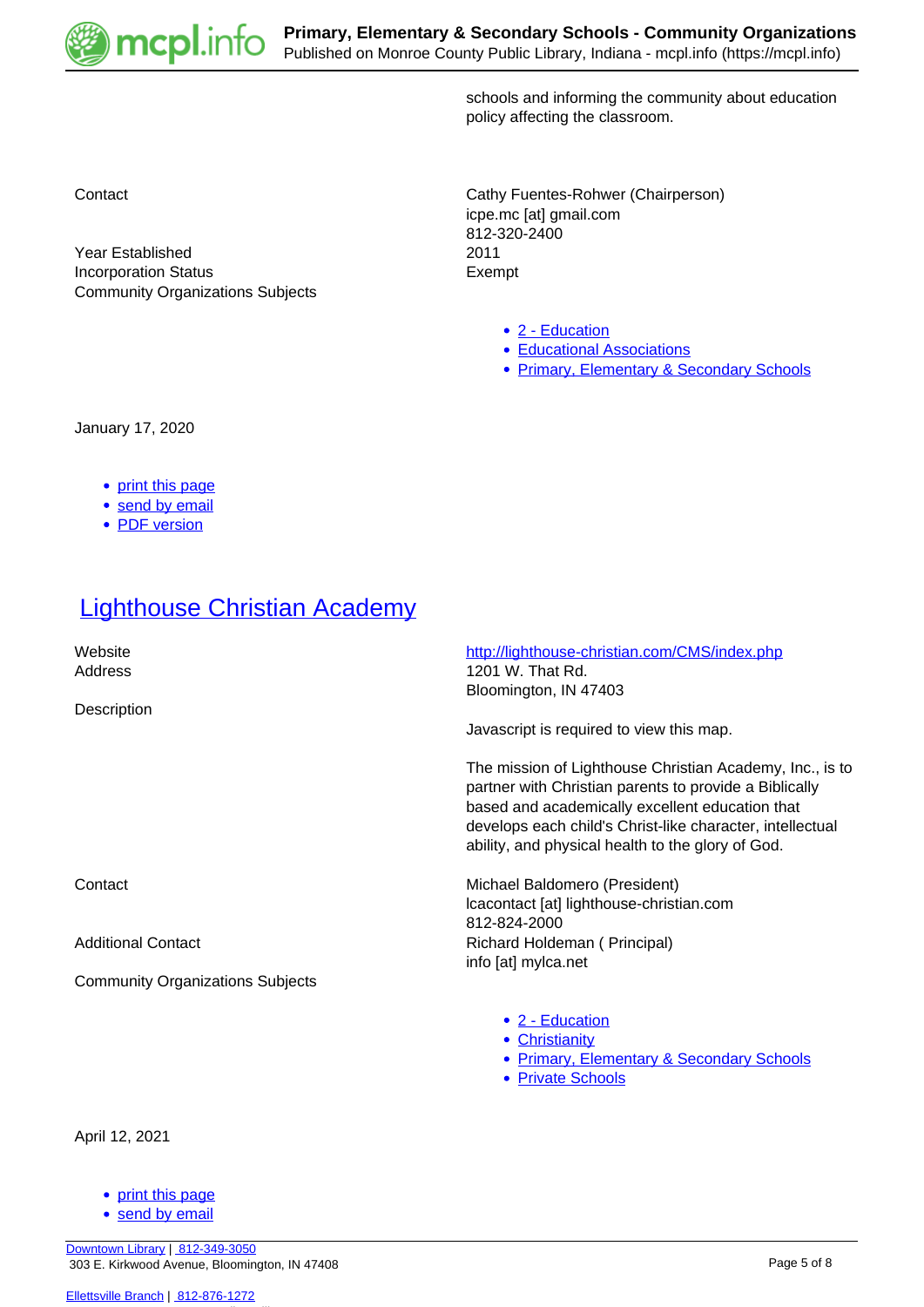

• [PDF version](https://mcpl.info/printpdf/commorg/lighthouse-christian-academy)

# [Seven Oaks Classical School](https://mcpl.info/commorg/seven-oaks-classical-school)

#### Website **<https://www.sevenoaksclassical.org>**

Description **Seven Oaks Classical School is a tuition free** Kindergarten through twelfth grade public charter school dedicated to a classical education to promote superior educational results.Seven Oaks Classical School is a K-12 school seeking authorization through the Indiana Charter School Board. The school hopes to open in Fall 2015 with grades K-8 and will add a grade level each year until 12th grade is achieved.

Contact president [at] sevenoaksclassical.org Incorporation Status **Incorporated** 

- [2 Education](https://mcpl.info/community-organization-subjects/24947)
- [Charter School](https://mcpl.info/taxonomy/term/24957)
- [Primary, Elementary & Secondary Schools](https://mcpl.info/taxonomy/term/24977)

January 21, 2020

• [print this page](https://mcpl.info/print/commorg/seven-oaks-classical-school)

Community Organizations Subjects

- [send by email](https://mcpl.info/printmail/commorg/seven-oaks-classical-school)
- [PDF version](https://mcpl.info/printpdf/commorg/seven-oaks-classical-school)

# [South Central Community Action Head Start Program](https://mcpl.info/commorg/south-central-community-action-head-start-program)

**Description** 

Website **<http://www.insccap.org/>** Address 1500 W. 15th Street Bloomington, IN 47404

Javascript is required to view this map.

A federally funded preschool for children of low income families of Monroe County.

Contact **Eliza Carey (Director)** 339-3447

Community Organizations Subjects

[2 - Education](https://mcpl.info/community-organization-subjects/24947)

- [Child Care](https://mcpl.info/taxonomy/term/24958)
- [Primary, Elementary & Secondary Schools](https://mcpl.info/taxonomy/term/24977)
- [Preschools](https://mcpl.info/taxonomy/term/24976)

October 31, 2017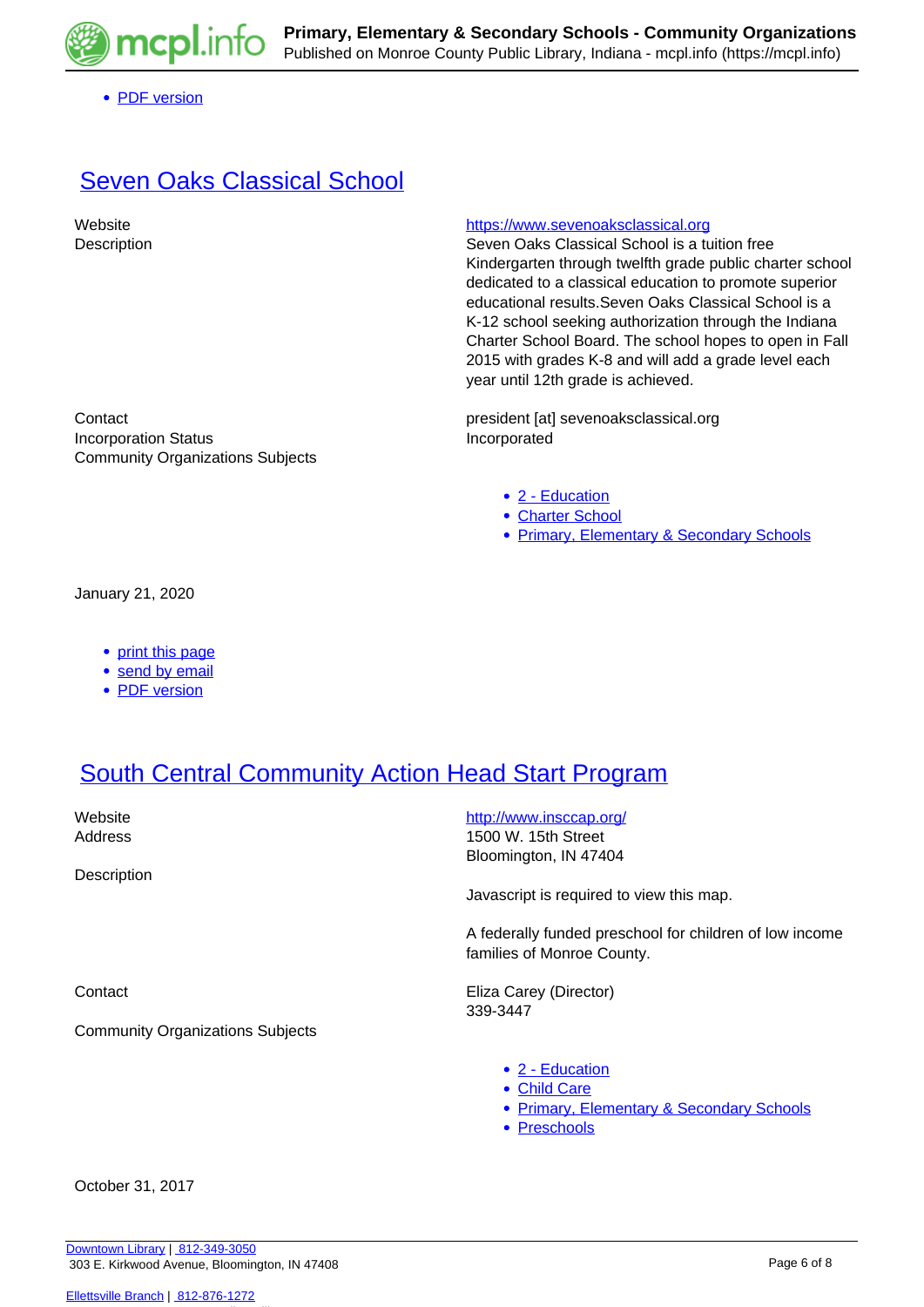

- [print this page](https://mcpl.info/print/commorg/south-central-community-action-head-start-program)
- [send by email](https://mcpl.info/printmail/commorg/south-central-community-action-head-start-program)
- [PDF version](https://mcpl.info/printpdf/commorg/south-central-community-action-head-start-program)

## [The Pinnacle School](https://mcpl.info/commorg/pinnacle-school)

| Website                                 | http://www.pinnacleschool.org/                                                                                                                                                                                                                                                                              |
|-----------------------------------------|-------------------------------------------------------------------------------------------------------------------------------------------------------------------------------------------------------------------------------------------------------------------------------------------------------------|
| Address                                 | 1503 W. Arlington Rd.                                                                                                                                                                                                                                                                                       |
|                                         | Bloomington, IN 47404                                                                                                                                                                                                                                                                                       |
| Description                             | Javascript is required to view this map.                                                                                                                                                                                                                                                                    |
|                                         | Pinnacle School first began serving families as the<br>Bloomington dePaul School in 1981. This year, we are<br>proud to celebrate our 32nd year of teaching success.<br>Many Pinnacle graduates go on to higher education and<br>to pursue careers in science, technology, business, the<br>arts, and more. |
| Contact                                 | info [at] pinnacleschool.org<br>812-339-8141                                                                                                                                                                                                                                                                |
| <b>Community Organizations Subjects</b> |                                                                                                                                                                                                                                                                                                             |
|                                         | • 2 - Education<br>• People with Disabilities<br><b>Primary, Elementary &amp; Secondary Schools</b><br>$\bullet$                                                                                                                                                                                            |

### October 31, 2017

- [print this page](https://mcpl.info/print/commorg/pinnacle-school)
- [send by email](https://mcpl.info/printmail/commorg/pinnacle-school)
- [PDF version](https://mcpl.info/printpdf/commorg/pinnacle-school)

### [Subscribe to our newsletters](https://mcpl.info/geninfo/subscribe-think-library-newsletter)

chat loading...

(function() { var  $x =$  document.createElement("script");  $x.$ type = "text/javascript";  $x.$ async = true;  $x.$ src = (document.location.protocol === "https:" ? "https://" : "http://") + "libraryh3lp.com/js/libraryh3lp.js?14734"; var y = document.getElementsByTagName("script")[0]; y.parentNode.insertBefore(x, y); })();

Ask a Librarian  [Contact Us](https://mcpl.info/geninfo/contact-us) **Hours & Locations Parking**  [Support the Library](https://mcpl.info/geninfo/support-library?utm_source=footer&utm_medium=links&utm_campaign=support%20) **Careers Library Budget Wireless Printing**  [COVID-19 Resources](https://mcpl.info/geninfo/local-covid-resources)